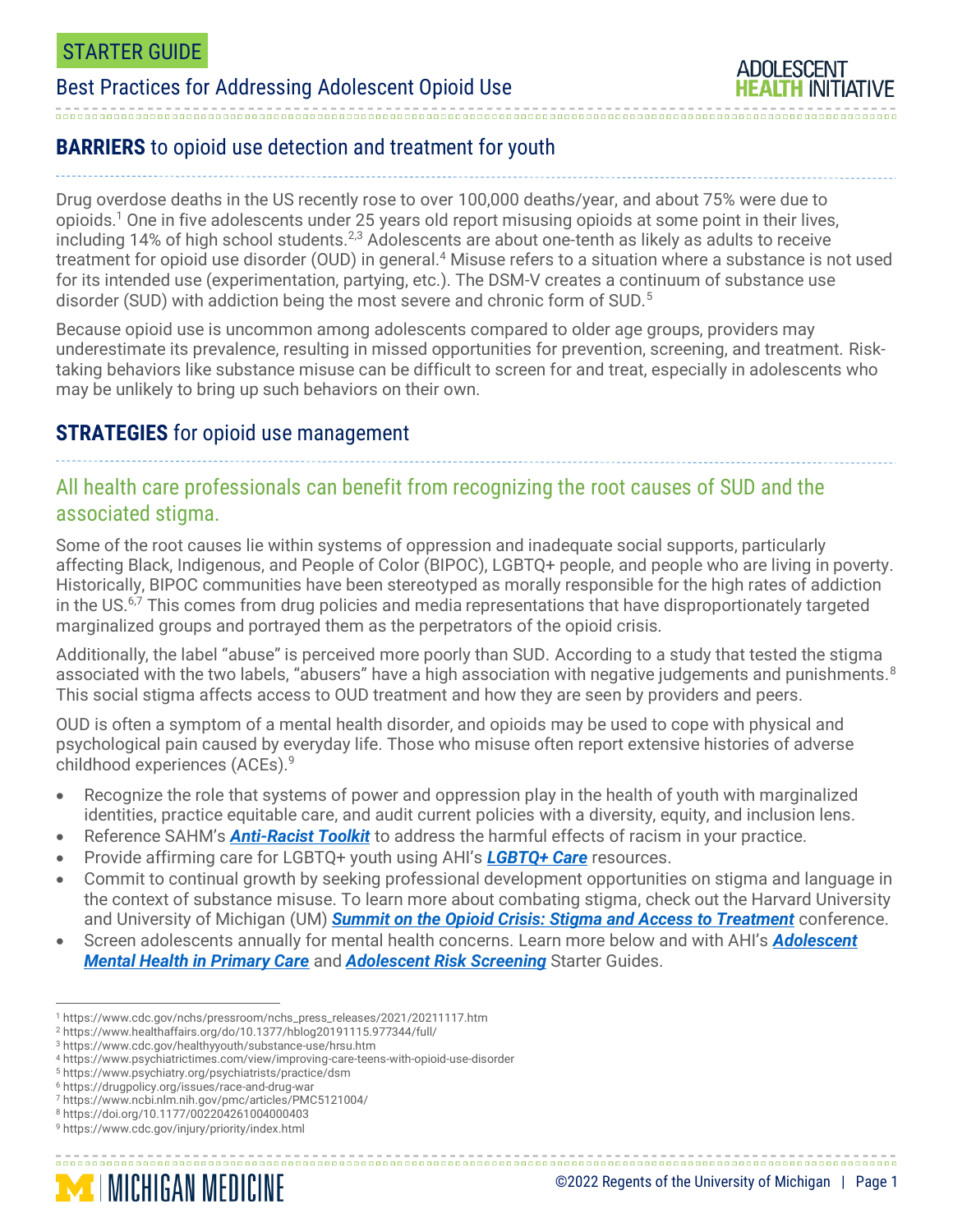**MICHIGAN MEDICINE** 



# FOR PROVIDERS

#### Use the SBIRT (Screening, Brief Intervention, and Referral to Treatment) process to identify, reduce, and prevent opioid misuse, and dependence.

- 1. **Screen** adolescents to identify their place on a spectrum from non-use to addiction to deliver an appropriate response. Check out [Michigan OPEN](https://michigan-open.org/peds/what-should-i-know-after-my-childs-surgery/opioids/) for an explanation of the stages of substance misuse.
	- **•** Create a well visit workflow that ensures risk screening is done confidentially at least once a year.
	- Use a comprehensive, validated risk screening tool, such as the *[NIDA-Modified ASSIST,](https://www.drugabuse.gov/sites/default/files/pdf/nmassist.pdf) [CRAFFT,](https://crafft.org/)* or *[Screening to Brief Intervention \(S2BI\) Tool](https://www.drugabuse.gov/ast/s2bi/#/)*.
	- **EXECTED FIGUREY FIGUREY 12 Review the** *[NIDA Screening and Assessment Tools Chart](https://www.drugabuse.gov/nidamed-medical-health-professionals/screening-tools-resources/chart-screening-tools)* **for more risk screening tools.**
	- Allow patients to complete the screening process privately, while no one else is in the room.
	- **•** Use an electronic format for screening tools, as teens may prefer to communicate through and respond more honestly when using technology. If it's not possible to use an electronic version, paper copies are preferable over verbal assessments.
	- **Provide screening tools in the languages that your patient population uses.**
	- For a closer look at screening strategies and tools, check out AHI's *[Adolescent Risk Screening](https://umhs-adolescenthealth.org/wp-content/uploads/2020/08/adolescent-risk-screening-starter-guide.pdf)* Starter Guide and *[Adolescent Risk Screening Directory](https://docs.google.com/document/d/16qQKfh1rew04IU7gBcFDBDmewfIsbWuntaPAzVWX-Fg/edit?usp=sharing)*.
- 2. Initiate a **brief intervention** to raise awareness of risks, elicit motivation to change, and set behaviorchanging goals. Assess severity and determinants of substance use and negotiate behavior change plans.
	- Employ principles of motivational interviewing to engage adolescents in change talk. For training, visit the [Adolescent Substance Use Project](https://www.adolescentsubstanceuse.org/mi/) or the [Motivational Interviewing Network of Trainers.](https://motivationalinterviewing.org/self-paced-online-mi-adolescents-available-ongoing-basis)
	- Actively listen to the issues adolescent patients are facing, validate their concerns, and provide resources when appropriate.
	- Implement harm reduction strategies to minimize harmful consequences of substance use and clearly communicate using language the patient understands. Review the principles of harm reduction [here.](https://harmreduction.org/about-us/principles-of-harm-reduction/)
	- Identify protective factors in a young person's life that can support their mental health, such as participation in extracurricular activities, connection to the community, spirituality, etc.
- 3. **Refer to treatment** to facilitate access to and engagement in specialized services and coordinated care.
	- Referral to treatment is not always necessary. First, it's only appropriate if the patient would like treatment. Secondly, the patient should meet the criteria for level of care. Review the *[American Society](https://www.asam.org/asam-criteria/about-the-asam-criteria)  [of Addiction Medicine Criteria](https://www.asam.org/asam-criteria/about-the-asam-criteria)* to assess the level of care needed for the patient, considering the stage of substance use, physical and mental well-being, and developmental level.
	- **EXECT:** Ask for the patient's permission to include parents/caregivers when discussing treatment options.
	- Adolescent patients can be resistant to conversations about formal treatment. Review the Stages of Change model from the [AAFP](https://www.aafp.org/afp/2000/0301/p1409.html) or [SAMHSA](https://store.samhsa.gov/sites/default/files/d7/priv/tip35_final_508_compliant_-_02252020_0.pdf) to enhance motivation for behavior change.
	- Review the essential components of effective treatment programs [here.](https://youth.gov/youth-topics/substance-abuse/critical-elements-substance-abuse-prevention-efforts)
- In many states, breaking adolescent confidentiality can occur if 1) the patient's situation poses a threat to their own well-being or that of another, 2) the threat may be reduced by involving the caregiver in the intervention, or 3) the patient lacks the capacity to make a rational decision whether or not to disclose their high-risk behavior to their caregiver.
	- Develop protocols for risk intervention and referral to internal and/or external care, keeping in mind state confidentiality and mandatory reporting laws. Review your local and state laws for more details or check out AHI's [Confidentiality Laws Spark](https://umhs-adolescenthealth.org/improving-care/spark-trainings/confidentiality-laws/) trainings by state.

- Review sample SBIRT workflows from [Kansas Department of Maternal and Child Health](https://www.kdhe.ks.gov/c-f/integration_toolkits/SBIRT/06_Workflows_Algorithms/02_sbirt_workflow.pdf) and [SBIRT Oregon.](https://www.sbirtoregon.org/sbirt-workflow/) Also consider primary clinic workflows [with](https://www.youtube.com/watch?v=ogZX6YiHJzg) and [without](https://www.youtube.com/watch?v=KlaCo3zw1PM) a behavioral health specialist.
- Check out the [Youth SBIRT Initiative](https://www.ysbirt.org/) or the University of Missouri-Kansas City's SBIRT for Adolescents [resource page](https://www.sbirt.care/resources.aspx) for information, training, and technical assistance. Review **SAMHSA guidelines** for information on SBIRT reimbursement and coding.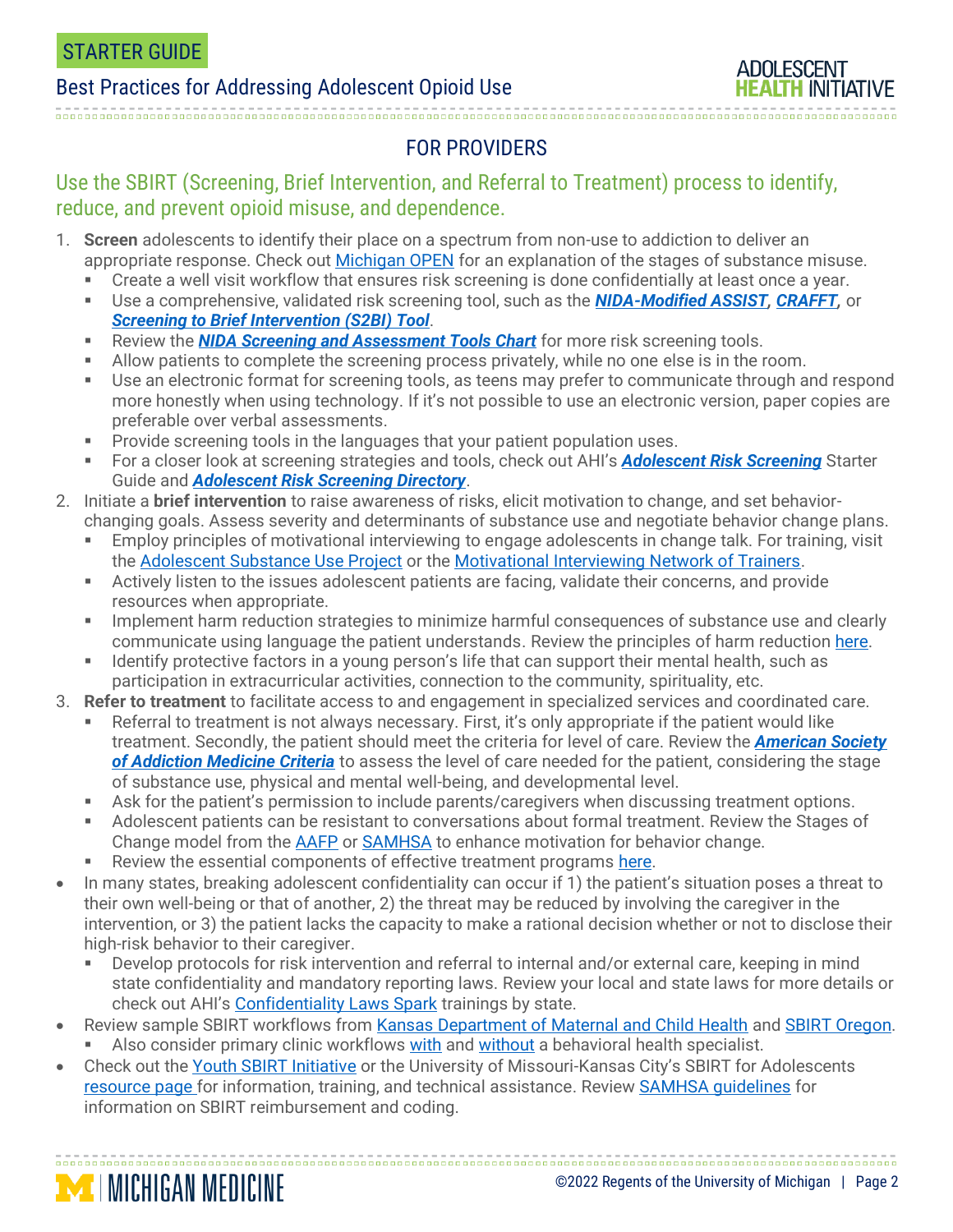## Best Practices for Addressing Adolescent Opioid Use

Understand the adolescent-specific prescribing considerations and non-opioid alternatives to pain management.

- Stay up-to-date with prescribing practices to avoid the various risks associated with opioids.
	- Participate in routine provider education on case studies/simulations, acute and chronic pain, and risk evaluation and mitigation. Check out the American Hospital Association's *[Clinician Education on](https://www.aha.org/bibliographylink-page/2018-09-28-clinician-education-prescribing-practices)  [Prescribing Practices](https://www.aha.org/bibliographylink-page/2018-09-28-clinician-education-prescribing-practices)* for more information.
	- Read the latest CDC guidelines for [chronic](https://www.cdc.gov/drugoverdose/pdf/Guidelines_At-A-Glance-508.pdf) and [acute](https://www.cdc.gov/opioids/patients/pdf/Acute-Pain-What-You-Need-to-Know.pdf) pain prescribing and the associated risks.
	- Start the conversation with patients about the risks, side effects, and other general information that accompanies their opioid medication using the local Start Talking form [\(example](https://www.copcp.com/Documents/DownloadFile/112) from Ohio).
	- **EXECT Check out UM's** *[Tools For Opioid Prescribing & Pain Management Agreements](https://injurycenter.umich.edu/opioid-overdose/michigan-safer-opioid-prescribing-toolkit/just-in-time-tools/tools-for-opioid-prescribing-pain-management-agreements/)* **for more resources.**
- Be thorough and frank when educating patients on their opioid prescription.
	- **EXE** Ask your patient if and how they want any caregiver involved in their pain management.
	- Highlight three to five things that are most important for the patient to understand, such as storage and dosage. Have them repeat this information back to you. Summarize their response, identifying any gaps in what was originally said, what they heard, and what they are understanding.
	- Provide free and easily accessible resources for further learning.
	- Follow-up with every patient after they have had time to digest the information. Make recommendations based on their pain control, medication storage, and disposal.
- Advocate for non-opioid alternatives to pain management for adolescents especially those who are at high risk for misuse. Check out this [article](https://www.ncbi.nlm.nih.gov/pmc/articles/PMC6830740/) for adolescent risk factors for misuse and addiction.
	- **EXECOMMENT ADIMENT IS A THE INCORDER IN A THE COMMON PROPERTION IS A THE COMMON CONTENT** PROPERTIONS RECOMMENT **RECOMMENT PROPERTION**
	- Combine the above alternatives with non-drug therapies based on the patient's need: physical therapy, acupuncture, surgery, injections or nerve blocks, etc.
	- Review Michigan Opioid Prescribing Engagement Network [\(OPEN\)](https://michigan-open.org/prescribing-recommendations/) for opioid and non-opioid management recommendations for specific medical procedures.

## FOR THE CLINIC

#### Educate patients and caregivers about storage and disposal of opioids.

- All opioids should be stored in their original packaging in a locked cabinet or box. If they are left in a bathroom or kitchen cabinet, it can be easy for other family members or friends to access the medication.
- Inform the patient and their caregiver that opioids should never be kept at home once the pain is gone. ■ Allow patients to deliver their leftover medication to the prescribing clinic. If your clinic has a secure
	- medication drop-off box, familiarize your patients and caregivers with drop off procedures.
	- Recommend alternatives for opioid disposal, if needed, such as using publi[c permanent](https://recovertogether.withgoogle.com/prevention/) and [temporary](https://www.deadiversion.usdoj.gov/drug_disposal/takeback/) take-back locations or disposing appropriately with household trash.
	- Stay up to date on FDA [rules](https://www.fda.gov/consumers/consumer-updates/where-and-how-dispose-unused-medicines) for proper disposal methods to answer any patient questions. The FDA also has a designated [flush list](https://www.fda.gov/drugs/disposal-unused-medicines-what-you-should-know/drug-disposal-fdas-flush-list-certain-medicines#FlushList) for when take-back options are not readily available.

#### Keep all staff members updated on emergency management protocols.

- When someone looks like they have overdosed, take **[ACTION](https://msqc.org/wp-content/uploads/2019/11/Gina-Dahlem-Take-ACTION-Opioid-Jefferson.pdf)**:
	- **EXP** Arouse the person by shouting, shaking, or performing sternal rubs.
	- **C**heck for signs of an overdose: pinpoint pupils, unconsciousness, respiratory depression (Opioid Triad)

▪ **T**elephone 9-1-1

**MICHIGAN MEDICINE** 

- **I**ntranasal/Intramuscular [Naloxone](https://d14rmgtrwzf5a.cloudfront.net/sites/default/files/opioid_naloxone.pdf)
- **O**xygen through Rescue Breathing or CPR
- Naloxone again in 2-3 minutes